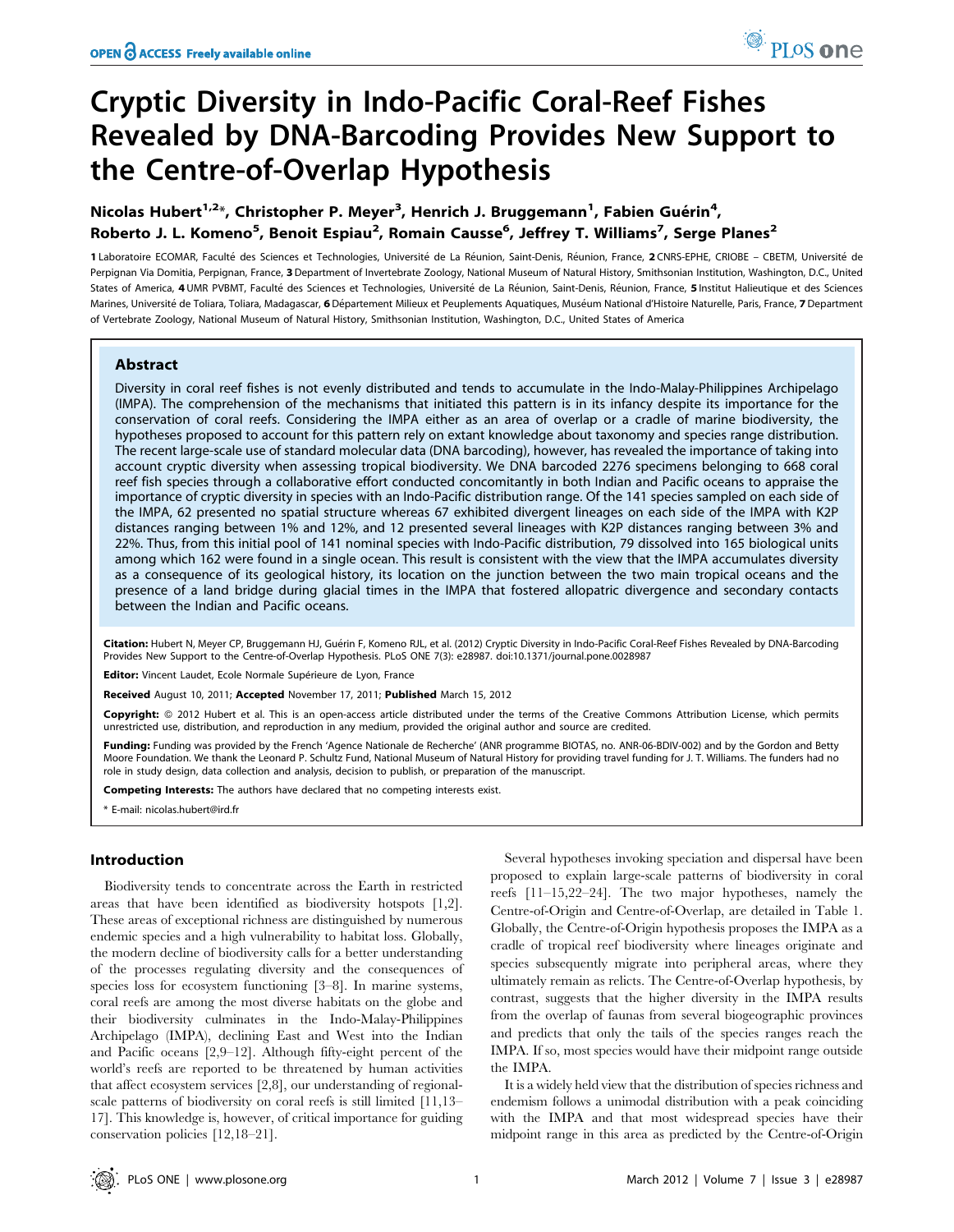Table 1. Summary of the predictions from the Centre-of-Overlap and Centre-of-Origin hypotheses.

| <b>Hypothesis</b> | <b>Assumptions</b>                                                                                                                                          | <b>Diversification processes</b><br>driving species richness<br>in the IMPA                                                | <b>Predictions</b>                                                                                                                              | <b>References</b>                |  |
|-------------------|-------------------------------------------------------------------------------------------------------------------------------------------------------------|----------------------------------------------------------------------------------------------------------------------------|-------------------------------------------------------------------------------------------------------------------------------------------------|----------------------------------|--|
| Centre-of-Origin  | the IMPA is a centre of origin<br>where species originate and<br>subsequently disperse in<br>peripheral areas                                               | Species originate in the IMPA<br>through sympatric speciation<br>and/or allopatric speciation<br>among islands of the IMPA | (1) Midpoint ranges of species<br>distribution ranges fall in the IMPA                                                                          | $[11 - 13, 22]$                  |  |
|                   |                                                                                                                                                             |                                                                                                                            | (2) Large scale genetic structure is<br>expected to be shallow as a consequence<br>of high connectivity and larval dispersal<br>around the IMPA |                                  |  |
|                   |                                                                                                                                                             |                                                                                                                            | (3) Cryptic species may be expected to<br>occur in sympatry as a consequence of<br>high connectivity                                            |                                  |  |
| Centre-of-Overlap | the IMPA is a meeting point of<br>several biogeographic provinces<br>and faunas as a consequence of its<br>location between the Indian and<br>Pacific ocean | Species originate through<br>geographic isolation and<br>allopatric speciation on each<br>side of the IMPA                 | (1) Midpoint ranges of species<br>distribution ranges fall on each<br>side the IMPA                                                             | $[14 - 17, 25, 28, 30 - 32, 48]$ |  |
|                   |                                                                                                                                                             |                                                                                                                            | (2) Large scale genetic structure is<br>expected to be important as a<br>consequence of geographic isolation                                    |                                  |  |
|                   |                                                                                                                                                             |                                                                                                                            | (3) Cryptic species may be expected to<br>exhibit allopatric and non-overlapping<br>distribution ranges                                         |                                  |  |

hypothesis [2,11,24]. Recent molecular studies, however, emphasized that widespread coral reef fishes are often complexes of several cryptic species that have more restricted and non-overlapping ranges with midpoints outside the IMPA as predicted by the Centreof-Overlap hypothesis (Table 1); [25–33]. This report highlights the importance of gathering accurate data on taxonomy and distribution when considering testing large-scale biodiversity hypotheses as ignoring cryptic diversity often distorts our perception of biodiversity, sometimes spectacularly in the Tropics [34–36]. When considering the task awaiting taxonomists in the Indo-Pacific (i.e. 5000 coral reef fish species according to fishbase in 2011), it becomes apparent that high-throughput sequencing of a standard gene region, i.e. DNA barcoding, can move things forward. Inasmuch as fish species exhibit inter-species divergence levels at the cytochrome c oxidase 1 (COI) gene as high as 25 times those found for intra-species divergence levels [37–38], cryptic diversity might be consistently detected [39].

To ascertain whether cryptic diversity is a general trend in widely distributed coral-reef fishes in the Indo-Pacific and appraise some of predictions made by the Centre-of-Origin and Centre-of-Overlap hypotheses (Table 1), we DNA-barcoded 2276 specimens from 668 species, all being collected in the framework of the largescale barcode initiatives currently held in the Pacific (Moorea Biocode project, French Polynesia; Fig. 1) and Indian ocean (BIOTAS project, Réunion island and Madagascar; Fig. 1). Globally, 141 of the 668 species were sampled in both Indian and Pacific oceans and 79 of these widespread species encompassed several evolutionary lineages found in allopatry and supporting unexpectedly high levels of divergence. This finding highlights the overwhelming occurrence of cryptic diversity in taxa exhibiting Indo-Pacific range distribution since 60% of them dissolved in lineages restricted to a single ocean. In this study, the use of DNA barcodes to assess large-scale cryptic discontinuities in species-rich faunas proved to be effective and shed a new light on the origin of biodiversity in Indo-Pacific coral-reef fishes.

## Results

A full-length PCR product was recovered for 2276 individuals belonging to 668 species (3.41 individuals per species on average), 265 genera and 79 families (Table S1). No insertions/deletions or codon stops were found as expected in functional sequences and sequences were easily aligned. The entire K2P-NJ tree derived from this study is available as Supplementary Information (Fig. S1). A steady increase of genetic variation through increasing taxonomic levels was observed (Table 2 and S2). Overall, genetic divergence among congeneric species was 15-fold higher on average than among individuals of the same species. Intraspecific divergence showed considerable heterogeneity, however, ranging from 0 to 22.16% with a mean of 1.06%, a value three-fold higher than previously reported for fishes [37–39]. COI barcodes failed to capture species boundaries in only three species pairs, namely Abudefduf sexfasciatus (4 individuals) and A. vaigiensis (2 individuals), Chaetodon guttatissimus (6 individuals) and C. pelewensis (2 individuals), Chaetodon kleinii (6 individuals) and C. trichrous (3 individuals). We inspected the distribution of the intraspecific variability between the Indian and Pacific oceans and found that most of the heterogeneity in the distribution of the intraspecific distances was due to the effect of geographic isolation between oceans (Fig. 2). Furthermore, 50% of the mean intraspecific K2P distances between oceans were even higher than the distances observed between the most closely related species in the entire data set (Fig. 2, Table 2 and S3).

Globally, 141 out of the 668 species sampled were found in both Indian and Pacific oceans and the distribution of their COI barcodes fell into four patterns. Fig. S2 illustrates them while Table S3 enumerates the species belonging to each pattern.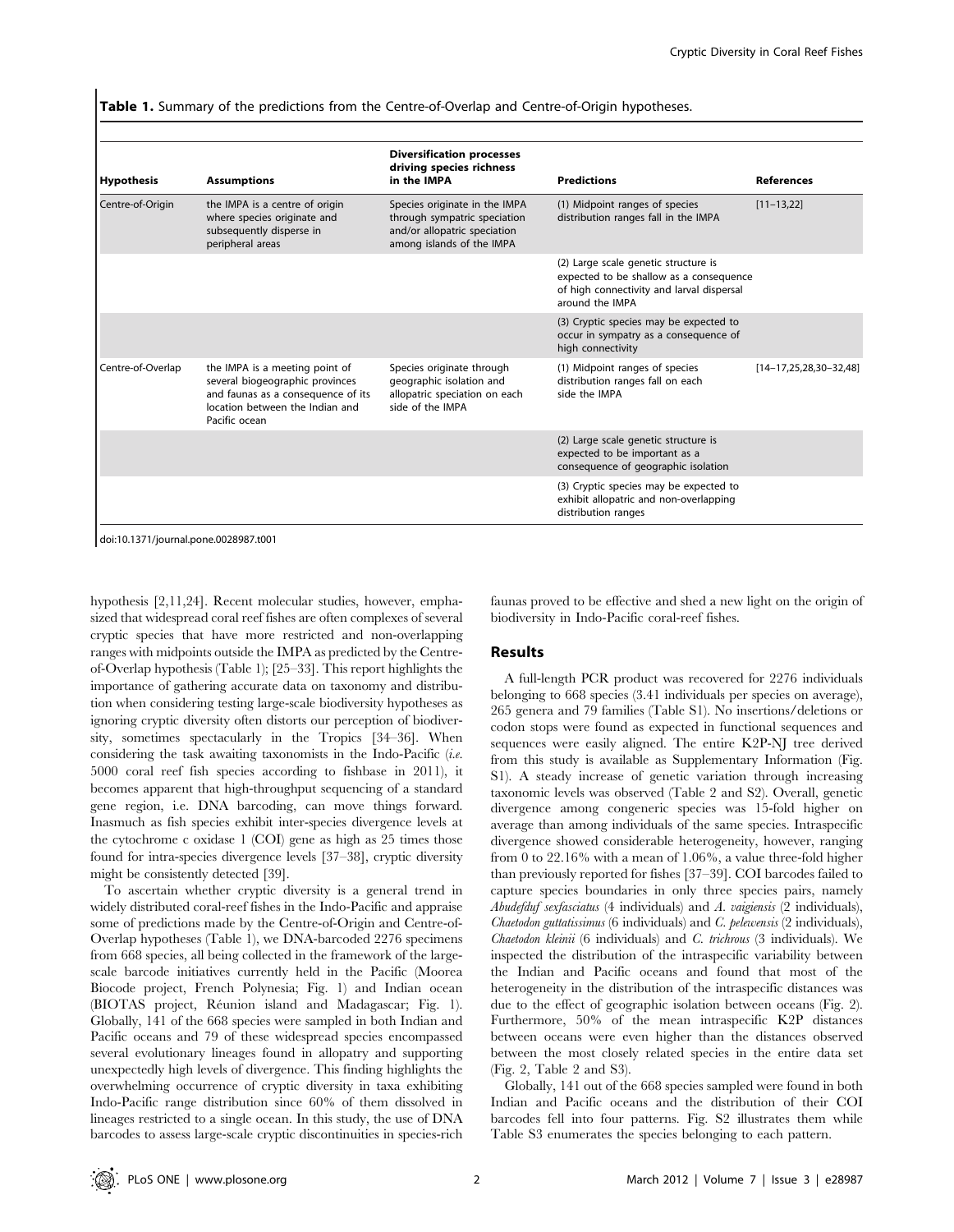

## Figure 1. Map of the sampling localities and position of the Indo-Malay-Philippines Archipelago (IMPA) peak of diversity (derived from [17]).

doi:10.1371/journal.pone.0028987.g001

# Pattern 1: A barcoded species with Indo-Pacific range remains a widely distributed species (shallow spatial structure)

Globally, 62 of the 141 widespread species exhibited shallow spatial structure with mixed COI lineages between Indian and Pacific oceans (i.e. 43%) and 19 of the 62 species exhibited haplotype sharing and direct evidence of large-scale dispersal and gene flow. Most of the species falling into this pattern exhibited maximum K2P distances ranging between 0.1 and 1% with a few remarkable exceptions in Bodianus axillaris (8 individuals), Epibulus insidiator (7 individuals), Gymnothorax javanicus (7 individuals) and G. buroensis (11 individuals), Ostracion cubicus (7 individuals), Plagiotremus tapeinosoma (5 individuals) and Sargocentron spiniferum (6 individuals) and S. punctatissimum (10 individuals) where maximum K2P distances reached up to 2.8% (Fig. 3, Fig. S2, Table S3). Only species with shallow structure and no haplotype sharing, however, reached maximum K2P of 3% (Fig. 3).

# Pattern 2: A barcoded species with Indo-Pacific range includes two lineages each restricted to a single ocean (geographic monophyly)

This pattern was found to be the most frequent as 67 of the 141 widespread species achieved reciprocal geographic monophyly and exhibited distinct lineages in the Indian and Pacific oceans with maximum K2P distances ranging from 1.0% in *Dascyllus* aruanus (11 individuals) up to 12.1% in Caracanthus unipinna (3 individuals) (Fig. 3, Fig. S2, Table S3). Within each geographic lineage from the Indian and Pacific oceans, the maximum K2P distance attained 0.3%, close to levels, previously reported for fishes [37–39]. The commonness of this pattern supports a marked influence of geographic isolation in species with Indo-Pacific distribution ranges.

# Pattern 3: A barcoded species with Indo-Pacific range includes several lineages each restricted to a single ocean (geographic paraphyly)

At least six species exhibited complex patterns of cryptic diversity encompassing more than two lineages distributed in the Indian or Pacific oceans, sometimes both, but separated by surprisingly high K2P distances.

- **Dinematichthys iluocoeteoides.** This ovoviviparous species was initially described as widely distributed in the Indo-Pacific, but is currently thought to occur in: Red Sea, Indo-West Pacific: East Africa, Seychelles, Comores and Mascarenes east to Samoa and Tonga, north to Kagoshima Islands and Ogasawara islands and Taiwan, south to Queensland (Australia) and New Caledonia [40]. Among the eight individuals analyzed, three lineages were detected in the Southwestern Indian Ocean diverging by up to 15% and nested with another lineage from the Pacific (Fig. S1 and S2, Table S3). Divergence levels are consistent with the existence of at least four biological units among which three occur in sympatry within the Indian Ocean.

- Halichoeres hortulanus. DNA barcodes support the presence of two lineages in the Indian Ocean, one in Madagascar and one in the Mascarenes (Réunion), diverging by  $5.9\%$  (8) individuals; Fig. S1 and S2, Table S3). Likewise, a third distinct lineage was detected in the Pacific that turned to be more closely related to the Madasgacar group than the Mascarene group with a maximum K2P distance of 5.2%. Some geographic variation has been cited between Indian and Pacific Ocean populations that correlate with the present pattern [41].

- **Kaupichthys diodontus.** This species is considered to occur widely in the Indo-Pacific and some authors proposed to place it in synonymy with the Atlantic K. hyoproroides becoming a circumtropical species  $[41]$ . The seven COI barcodes for K. diodontus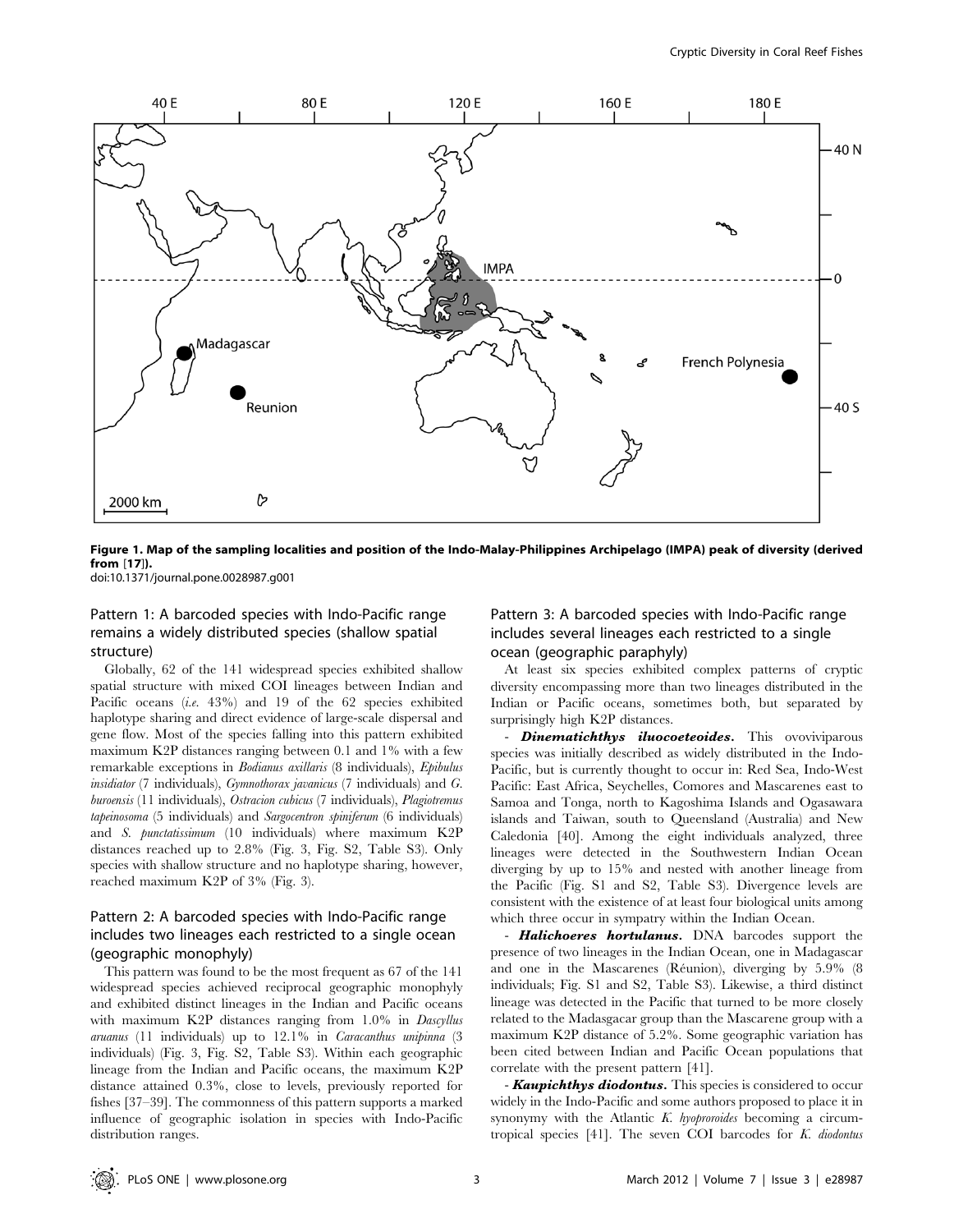



support the presence of four lineages diverging by at least 12% and up to 22% (Fig. S1 and S2, Table S3). Among them, one has been sampled only in the Pacific, two others in the Indian Ocean and the fourth is potentially widely distributed in the Indian and Pacific oceans.

- Pseudogramma polyacantha. This species is widely reported in both Indian and Pacific Oceans [41]. The seven COI barcodes supported the presence of a distinct lineage at Réunion separated by 6.6%, while the Madagascar lineage seems widely distributed in the Indo-Pacific (Fig. S1, Table S3).

Table 2. Summary of K2P distances for increasing taxonomic levels. Data are from 2276 sequences from 668 species and 265 genera (SI Appendix S2). Comparisons within species based on the 514 species with  $N>1$ .

| Comparisons within    | Taxa | Number of individuals (M) | <b>Comparisons</b> | Min         | Mean   | Max   | <b>SE</b> |
|-----------------------|------|---------------------------|--------------------|-------------|--------|-------|-----------|
| <b>Species</b>        | 514  | 2122                      | 4784               | $\mathbf 0$ | 1.06   | 22.16 | 0.03      |
| Genus, among species  | 217  | 2228                      | 28849              | 0.15        | 15.34  | 31.57 | 0.03      |
| Family, among genera  | 70   | 2267                      | 112978             | 1.87        | 20.55  | 33.10 | 0.01      |
| Order, among families | 14   | 2270                      | 1341805            | 5.42        | 23.20  | 34.54 | < 0.01    |
| Class, among orders   |      | 2276                      | 1080131            | 14.62       | 24.110 | 39.15 | < 0.01    |

doi:10.1371/journal.pone.0028987.t002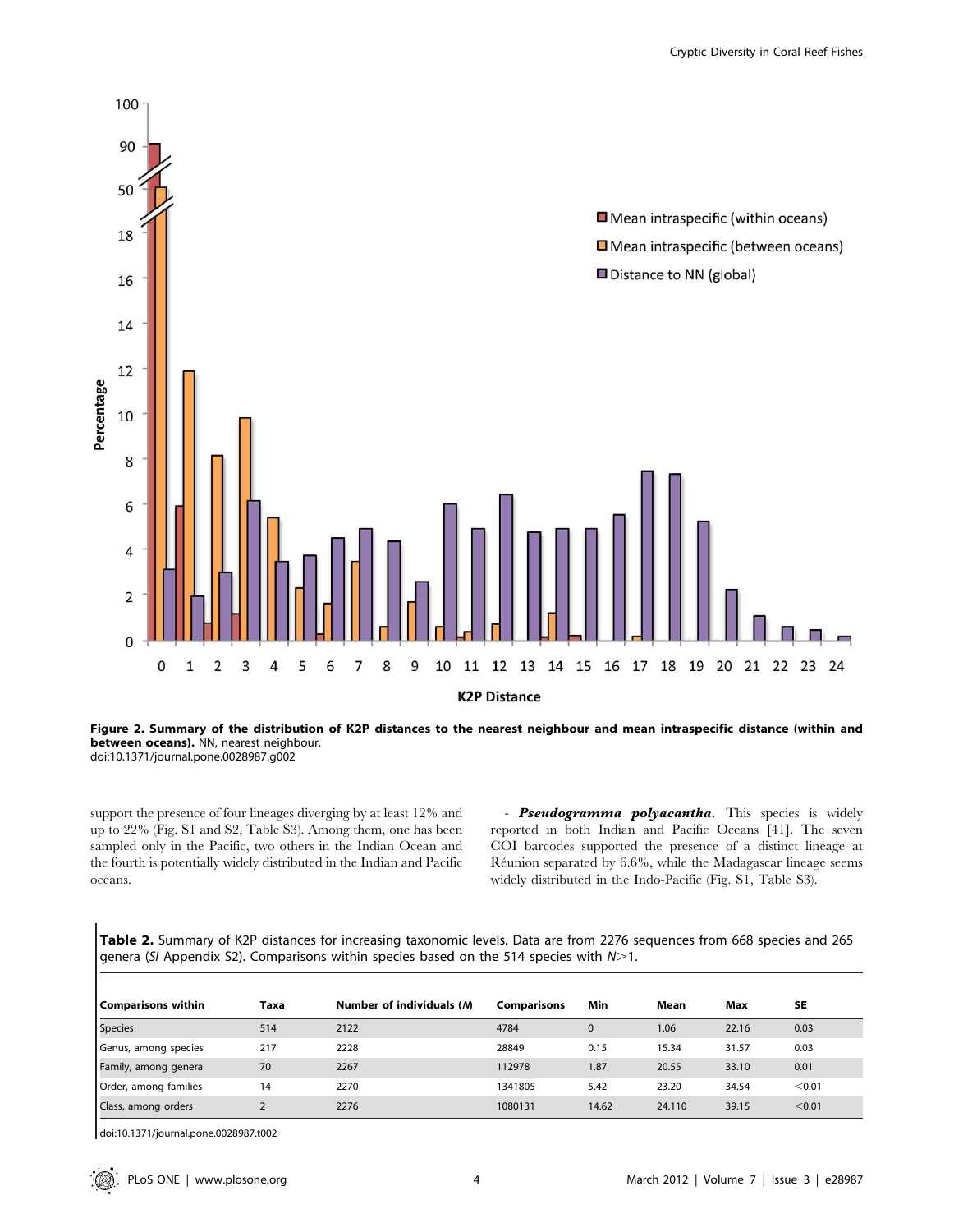

Figure 3. Distribution of the relative frequencies of COI barcodes patterns according to the maximum intra-specific K2P distance. doi:10.1371/journal.pone.0028987.g003

- Sebastapistes tinkhami. The four COI barcodes support the presence of three lineages diverging by up to 13.2% (Fig. S1, Table S3). Two very divergent lineages are found in French Polynesia, one of them being more closely related to a third lineage restricted to the Indian Ocean and found only at Réunion.

- **Synodus dermatogenys.** This species is generally abundant and also widely reported in the Indo-Pacific. The four COI barcodes support the presence of a distinct lineage in French Polynesia diverging by 3.3% from a second lineage with Indo-Pacific range (Fig. S1, Table S3).

# Pattern 4: A barcoded species with Indo-Pacific range includes several lineages nested with different species (taxonomic paraphyly or polyphyly)

In six species, COI barcodes supported the presence of several lineages, often restricted to a single ocean, but encompassing the COI cluster of a closely related, yet distinct, species from the same genus. The present pattern is very similar to pattern 3 but further involves interspecific relationships with sister-species often found in allopatry (Fig. S2).

- Labroides dimidiatus. The nine COI barcodes support the presence of two lineages diverging by 15%, each restricted to a single ocean but the Pacific lineage appears to be more closely related to L. bicolor (Fig. S1 and S2, Table S3). This result is consistent with previous observations [29] that geographic color variations correlate with genetic divergence. Present results, however, further involve L. bicolor in this complex of species.

- *Myripristis berndt*. The  $15$  COI barcodes detect one lineage in Madagascar and one lineage in the Pacific that diverge by 7.5% and sort in a larger clade including M. adusta, M. violacea and M. amaena from the Pacific Ocean and M. hexagona from the Indian ocean. The Madagascar cluster sort in a basal position while the Pacific cluster was found to be sister-clade to M. amaena and M. hexagona (Fig. S1 and S2, Table S3).

- Plectroglyphidodon lacrymatus. The nine COI barcodes support the presence of a lineage restricted to Madagascar and a second restricted to French Polynesia, both diverging by 5.9% (Fig. S1 and S2, Table S3). The Pacific lineage, however, is more closely related to Stegastes pelicieri from the Indian Ocean from which it diverges by 5%. Worth mentioning, previous phylogenetic studies emphasized that Stegastes is not monophyletic as several species including S. fasciolatus and S. pelicieri are more closely related to species from the genus Plectroglyphidodon than other congenerics [42].

- Pterois antennata. The six COI barcodes segregated into three lineages diverging by up to 7.1% (Fig. S1 and S2, Table S3). One lineage is found only in French Polynesia as a sister-clade of a second lineage only found in the Indian Ocean, both being the sister-clade of *Pterois radiata* in the Pacific (Fig. S2). Then, a third lineage was found in both Indian and Pacific Oceans.

- Sargocentron diadema. The six COI barcodes segregate into two distinct lineages, each restricted to a single locality and diverging by 4.7% (Fig. S1 and S2). The Barcode cluster found in French Polynesia, however, is more closely related to Sargocentron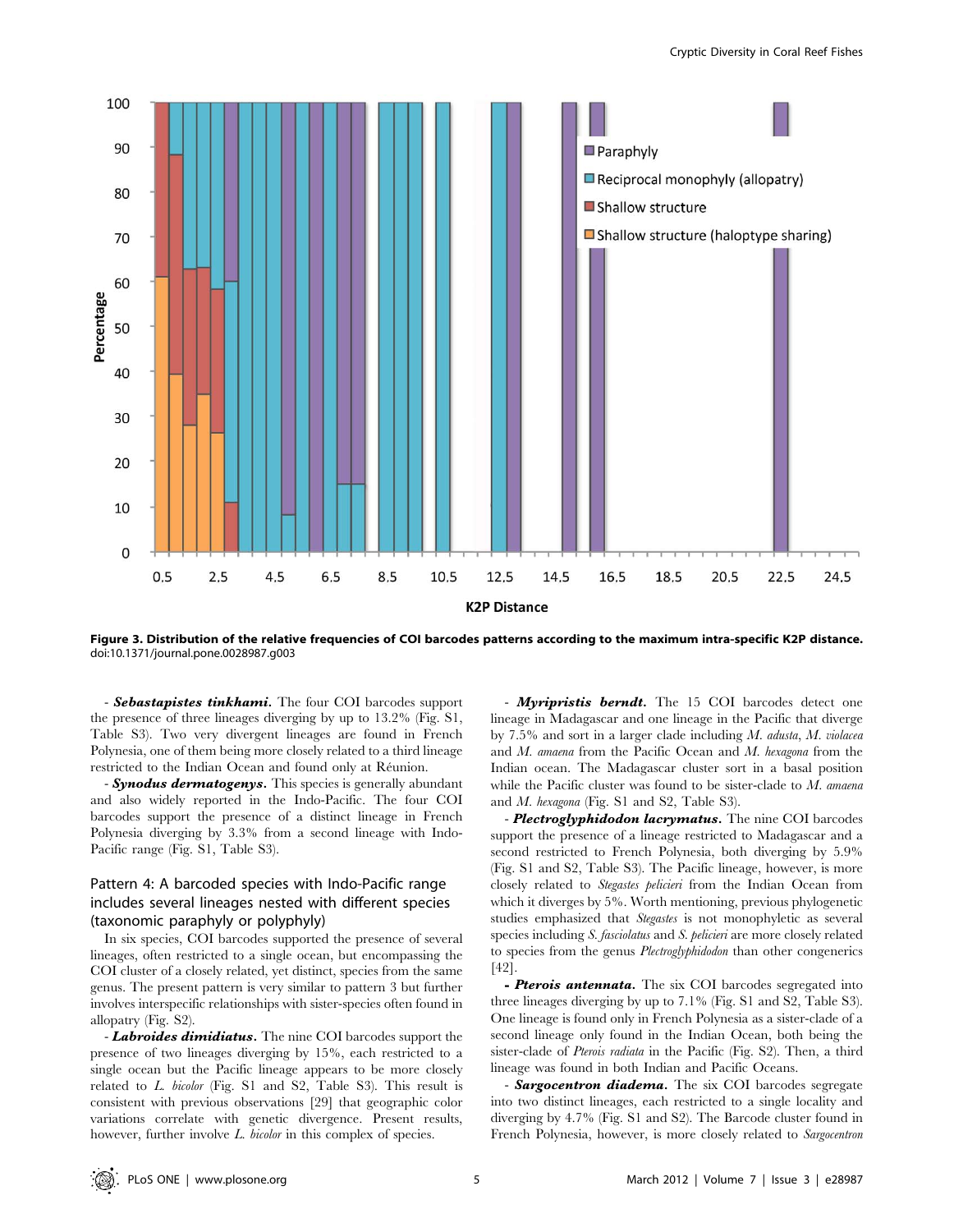microstoma in the Pacific than its conspecifics from the Indian Ocean.

- Zebrasoma scopas. The nine COI barcodes segregate into two lineages, each restricted to a single ocean and diverging by 4.9% (Fig. S1, Table S3). The Pacific lineage, however, is more closely related to Zebrasoma rostratum from French Polynesia than to conspecifics from the Indian Ocean (Fig. S1).

#### **Discussion**

COI DNA barcoding has shown that among the 141 species thought to have Indo-Pacific range distribution, only 62 failed to provide evidence of cryptic diversity throughout their range, whereas 79 dissolved into 165 biological units that were all readily identified by their barcodes and among which 162 were found to be restricted to a single ocean. Only three species pairs among the 668 species examined here (i.e. 0.008%) exhibit complex boundaries that COI barcodes failed to capture. Globally, COI barcoding is not only effective for the identification of species, but, more importantly, it proved to be highly effective for the discovery of provisional cryptic diversity awaiting an integrative screening as previously highlighted [34–36]. Actually, several cryptic lineages detected here correlate with geographic variation in color patterns as in Labroides bicolor [29] or Halichoeres hortulanus [41] and further support the evidence for extensive cryptic diversity in species currently thought to have a widespread Indo-Pacific range distribution.

Globally, the high number of copies, higher rate of genetic drift and mutation, and ease of sequencing make COI barcoding an attractive approach for molecular identification [43]. Yet, its maternal inheritance limits its power when applying to young species sharing polymorphism as a consequence of recent ancestry or species that can hybridize, since species delineation and identification may not be possible if prior information is not available [44]. Cases of shared polymorphism due to recent ancestry were found in the species pairs with mixed COI barcode clusters as Abudefduf sexfasciatus and A. vaigiensis, Chaetodon guttatissimus and C. pelewensis, Chaetodon kleinii and C. trichrous. However, all of these species pairs exhibit marked differences in color or morphology [41]. We cannot rule out that most species with Indo-Pacific range distribution for which we failed to detect distinct Indian and Pacific lineages, may suffer from the lack of resolution inherent in ancestral polymorphism. Indeed, direct evidence of gene flow such as the sharing of similar COI barcodes were found in only 19 of the 62 species with shallow spatial structure (Fig. 3, Fig. S2, Table S3). This report further advocates that the very high levels of cryptic diversity detected here may actually be underestimated as the more recently isolated lineages are likely to be undetected through the use of COI barcoding. These limits are unlikely to lead to an overestimation of cryptic diversity, as among the 165 provisional cryptic biological units detected here, 162 exhibit restricted geographic ranges consistent with an evolution of COI barcode diversity in these lineages through geographic isolation between the Indian and Pacific oceans.

Recent large-scale reviews about distribution of species richness in Indo-Pacific coral-reef fishes argue for a unimodal distribution with a peak coinciding with the IMPA [11]. This pattern has been recently interpreted as a consequence of intense diversification in the IMPA producing species that further disperse and colonize peripheral islands from the Indian and Pacific Oceans [22]. According to this model, the IMPA is a centre-of-origin that supplies new species in peripheral areas through long distance dispersal more frequently than speciation in the periphery of the

IMPA. As a corollary, the extent of a species range is a function of its age and the gradient of diversity around the IMPA is a consequence of the continuous production of species in the centre that expanded their range through the Indian and Pacific oceans according to their age (i.e. wider range in older species). As a consequence, the centre-of-origin hypothesis predicts that species midpoint ranges occur in the IMPA, concomitantly to the peak of diversity as a consequence of higher diversification rates here than elsewhere through geological times. Keystone of the centre-oforigin hypothesis, the location of the midpoint range for the species with Indo-Pacific distribution is expected to fit the location of the centre of origin, thus the IMPA [11].

The detection of extensive cryptic diversity through large-scale COI barcoding questions the origin of the IMPA peak of diversity through an increased rate of diversification in the area. The patterns of cryptic diversity did not corroborate the prediction that range midpoints of species with Indo-Pacific distribution meet in the IMPA. Globally, 60% of the species with Indo-Pacific range distribution dissolved in biological units restricted to a single ocean, hence, having midpoint ranges on either side of the IMPA. By contrast, this result is consistent with large faunal discontinuities between the Indian and Pacific Oceans ichthyofaunas as a consequence of geographic isolation on each side of the IMPA as discussed by [13]. The Centre of Overlap hypothesis is in agreement with the predictions associated with the sea level fluctuations that accompanied the Milankovitch cycles. According to this scenario, sea level drops during glacial times led to the emergence of the Sunda shelf in the IMPA causing local extinctions due to lowered salinities and lower temperatures in the Indo-Malay region and erecting physical barriers to dispersal between the Indian and Pacific oceans, thereby fostering allopatric speciation [12,13,42,45]. Despite some local extinctions in the Indo-Malay region, an increase in the diversification rates in the Celebes-to-Banda Sea and Philippine regions may be expected as a consequence of sea level fluctuations during glacial periods [12]. The Philippines to Banda Sea portion of the IMPA is a mosaic of deep seas (i.e. South China, Sulu, Celebes, Molucca and Banda seas) delimited by orogenic arches and providing opportunities for the maintenance of highly fragmented coral-reef communities in the area during periods of low sea levels [46–47]. In this context, higher diversification rates in the IMPA may be the consequence of multiple episodes of geographic isolation and barriers to gene flow. According to this hypothesis, the IMPA may be expected to exhibit more young endemic species than elsewhere as a consequence of intensive diversification and cladogenesis. A recent review of endemic species age in the area, however, argues that endemic species from the IMPA are not younger than elsewhere [17].

The patterns of cryptic diversity detected here are also in contradiction with the role of long distance dispersal as the main driver of species range expansion throughout the Indian and Pacific Oceans as predicted by the centre-of-origin hypothesis. By contrast, the detection of divergent lineages geographically restricted within the range of species with Indo-Pacific distribution argues that dispersal takes place at much smaller scales than those involved in the centre-of-origin hypothesis. This view is more consistent with an accumulation of diversity in the IMPA as a consequence of its geographic location at the junction of the two main tropical marine domains on earth. In addition, the present study suggests that the species richness in the IMPA may be still underestimated providing that the tail of the range distribution of the cryptic lineages detected here reach the IMPA. According to a scenario of allopatric speciation between the Indian and Pacific Oceans as a consequence of sea level drops, geographic breaks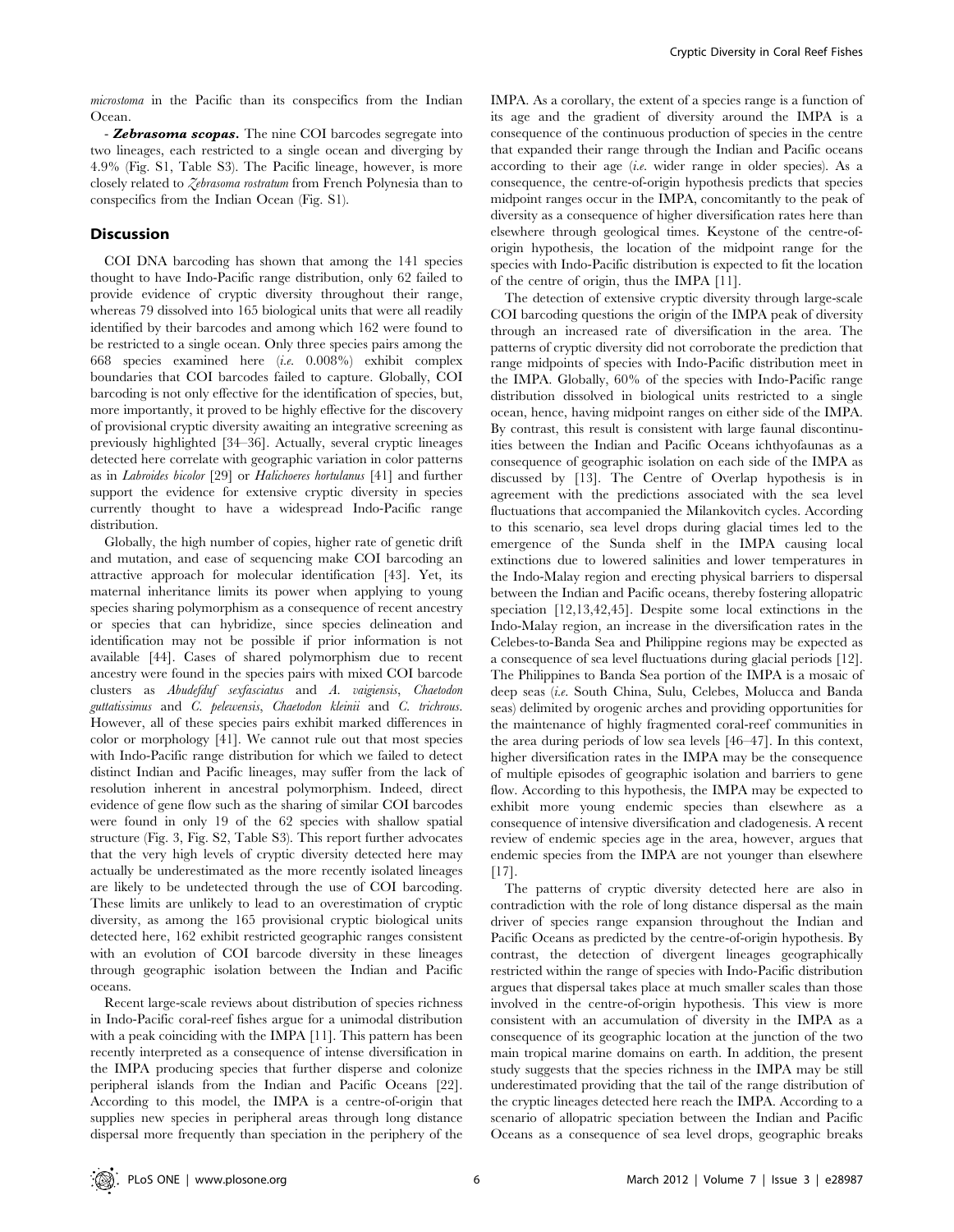between sister-species may be expected to occur in the IMPA [13]. A growing number of examples derived from recent molecular studies corroborate this prediction [25,28,30–32,48].

Globally, this study is the first large scale molecular study of cryptic diversity in coral reef fishes and it provides new evidence supporting a strong influence of geographic isolation on speciation, a result consistent with the IMPA (particularly the Philippines where distributional ranges overlap extensively) playing the role of an area of overlap rather than a cradle of marine biodiversity. The present study emphasises the importance of accounting for cryptic diversity when considering patterns of biodiversity in tropical ecosystems, a notion repeatedly emphasized and emanating from all large-scale taxonomic surveys of complex tropical animal communities through DNA barcoding conducted during the last decade [34–36].

## Materials and Methods

Several large-scale DNA-barcode initiatives have been initiated since 2006 on coral reefs. In the Pacific, the Moorea Biocode project is attempting to create the first comprehensive inventory of all non-microbial life in a complex tropical ecosystem (http:// mooreabiocode.org/). Similarly, the BIOTAS project is attempting to inventory biodiversity in terrestrial and marine biotas from the Southwest Indian Ocean through large-scale barcoding and phylogenetic approaches (http://umr-pvbmt.cirad.fr/content/ view/full/2068). Several campaigns have been conducted for marine taxa between March 2006 and May 2008 in Réunion, Madagascar and French Polynesia and several thousand of coralreef fish specimens have been collected. The present survey originated in the context of a collaborative effort among these programs with the goal of conducting the first global assessment of cryptic diversity in Indo-Pacific coral-reef fishes.

All specimens were sampled between March 2006 and May 2008 in sites randomly picked across inner reefs and outer slopes in Madagascar, Réunion and French Polynesia at depths ranging from 0 to about 40 meters (Fig. 1, Fig. S1; Collection permits 630/ AM/07 and 91/AM/08, "Affaires Maritimes", Réunion; Collection permit 248/08-MAEP/SG/DGAEP/DPRH/SPP, ''Direction de la pêche et des ressources halieutiques", Madagascar; Permanent agreement, "Délégation à la Recherche", French Polynesia). Specimens were caught using powdered derris root (containing about 7–8% rotenone) applied in quadrats each measuring about  $20 \times 20$  m. DNA-source for this study included ethanol preserved tissues (muscles, fins). For each specimen, detailed geographic information and reference specimens were deposited as vouchers in publicly available collections ('Muséum National d'Histoire Naturelle' in Paris; National Museum of Natural History, Smithsonian Institution, Washington (DC); University of Réunion; University of California, Berkeley). Identifications were done by several of the authors based on morphological criteria (color, meristic counts) currently recognized in recent monographs and available data about species range distribution [41,49–51] and FAO Identification Field Guides.

Genomic DNA was extracted using the QIAGEN DNeasy 96 Blood and Tissue Kit according to manufacturer specifications and further used with no dilution for amplification and sequencing. A 650-bp segment from the 5' region of the cytochrome oxidase I gene (COI) was amplified using the primers FishBCL-5'TCAACYAATCAYAAAGATATYGGCAC3' and FishBCH-5'ACTTCYGGGTGRCCRAARAATCA3' [52]. PCR amplifications were performed in  $10 \mu l$  including  $6.3 \mu l$  of molecular grade water, 1.0 µl of  $10 \times PCR$  buffer, 0.5 µl of MgCl<sub>2</sub>  $(50 \text{ mM})$ , 0.3 µl of each primer (10 mM), 0.5 µl of dNTPs (10 mM),

 $0.1$  µl of Bioline Taq polymerase, and 1 µl of template DNA. The PCR conditions consisted of 95 $\degree$ C (5 min), 35 cycles of 95 $\degree$ C (30 sec),  $52^{\circ}$ C (30 sec),  $72^{\circ}$ C (45 sec) followed by a final extension at  $72^{\circ}$ C (5 min). PCR products were purified using the ExoSAP-IT protocol (Amersham Biosciences, Piscataway NY) and used as template for sequencing reaction using BigDye Terminator (version 3.1) Cycle Sequencing Kit (Applied Biosystems, Inc., Foster City, Calif.) Sequencing products were cleaned before running on the capillary sequencer using a Sephadex centrifugation protocol (Millipore MAHVN4550 plates).

All the sequences have been deposited in GenBank and accession numbers for the barcodes, specimen and collection data, sequences, trace files and primers details are available within the MBFC, FPFL, IPCOM, MBFA and SBF project files under the general container 'Moorea Biocode – Fish' in BOLD (http:// www.barcodinglife.org; Fig. S1). Sequence divergence was calculated using the Kimura 2-parameter (K2P) model and the midpoint rooted Neighbour-joining (NJ) tree of K2P distances was created to provide a graphic representation of the species divergence as implemented in the 'Sequence Analysis' module of BOLD (Fig. S1).

### Supporting Information

Table S1 Details of species and specimens. Barcode of Life Database (BOLD) specimen numbers given, along with GenBank accession numbers, geographic locality and voucher details. Taxonomy and nomenclature following BOLD and fishbase.

(DOCX)

Table S2 Summary of K2P distances to the nearestneighbour for the 668 species. (DOCX)

Table S3 List of species with Indo-Pacific range distribution belonging to each of the four pattern of COI barcodes distribution.

(DOCX)

Figure S1 Neighbour-joining tree of 2276 COI barcodes belonging to the 668 coral reef fish species examined here.

(PDF)

Figure S2 Description of the four pattern of COI barcodes distribution in species with Indo-Pacific range distribution.

(TIF)

## Acknowledgments

We thank Dominique Strasberg (UMR PVBMT, Universite´ de la Réunion), Gustav Paulay (Florida Museum of Natural History), Neil Davies (University of California Berkeley - Gump Station, Moorea) and Christophe Thébaut (Université Paul Sabatier, Toulouse) for their support; Julien Grignon, David Lecchini, Vanessa Messmer and René Galzin from the USR 3278 - CRIOBE (Moorea) for their help during the field sampling in French Polynesia; Jean Maharavo (Centre National de Recherches sur l'Environnement - CNRO, B.P. 7139, Fiadanana – Antananarivo, Madagascar) for his assistance in obtaining research and export permissions in Madagascar; Gisèle Bakara (CNRO) for providing assistance in sample collection; the French 'Affaires Maritimes' in Réunion and GIP 'Réserve Naturelle Marine de la Réunion' for delivering sampling permits in Réunion including protected areas; the 'Centre National de Recherches Océanographiques' (CNRO), B.P. 68, Nosy-Be, Madagascar for providing infrastructure; the french 'Marine Nationale' and 'Forces armées de la zone Sud de l'océan Indien (FAZSOI) for their logistic support and transport of materials; Christian Desgranges of the NGO